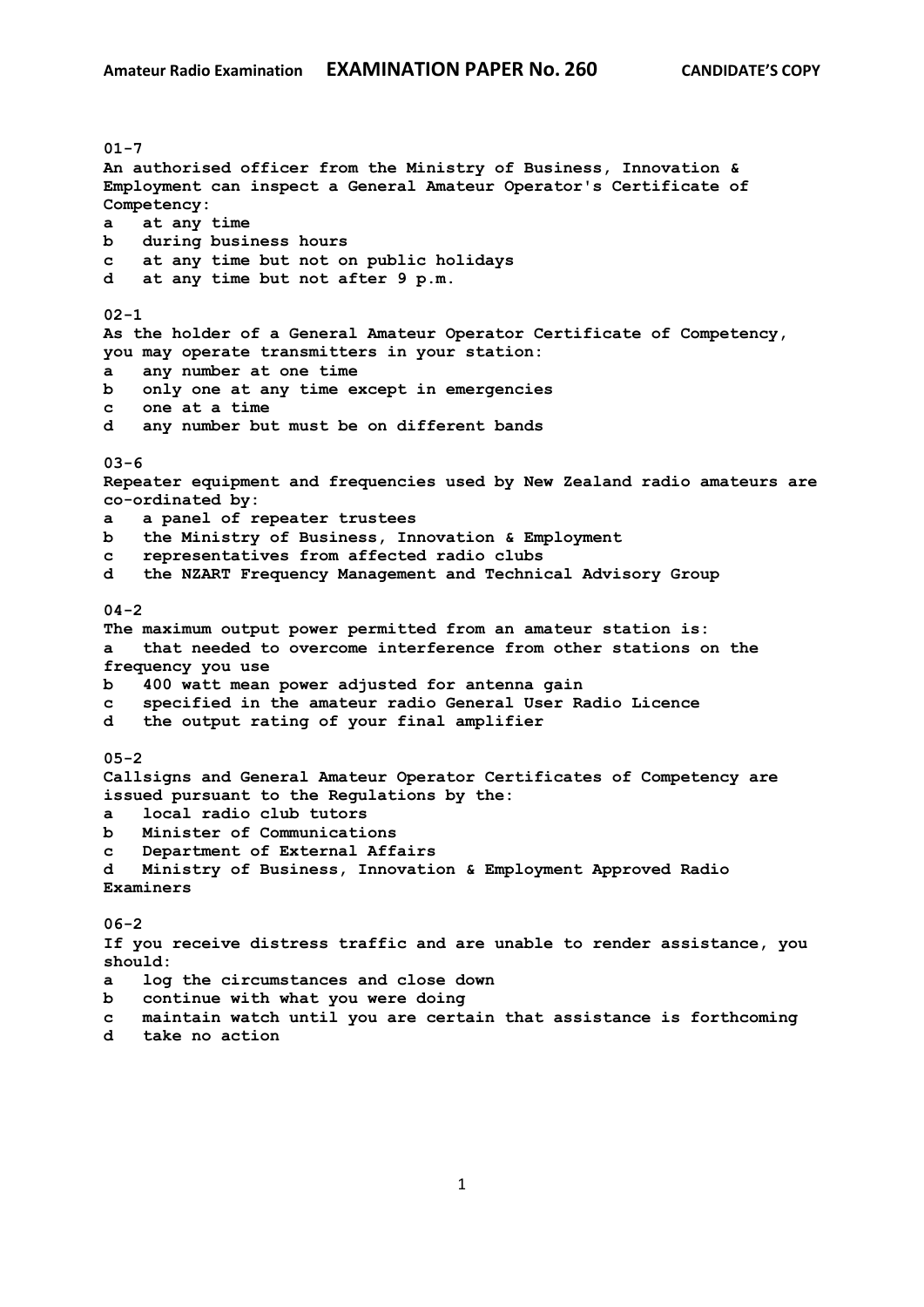**07-3 A station using the callsign "VK3XYZ stroke ZL" is heard on your local VHF repeater. This is: a the station of an overseas visitor b a confused person, probably with a stolen transceiver c an unauthorised callsign d an illegal operator 08-5 In New Zealand, the "15 metre band" frequency limits are: a 21.00 to 21.45 MHz b 21.00 to 21.40 MHz c 21.00 to 21.35 MHz d 21.00 to 21.30 MHz 09-0 Operation on the 130 to 190 kHz band requires: a a vertical half-wave dipole antenna b special permission to operate in hours of darkness c power output limited to a maximum of 5 watt e.i.r.p. d receivers and computers with sound cards 10-2 In the classic model of the atom: a the neutrons and the electrons orbit the nucleus b the protons and the neutrons orbit the nucleus in opposite directions c the electrons orbit the nucleus d the protons orbit around the neutrons 11-0 The plastic coating around wire is: a a conductor b an inductor c an insulator d a magnet 12-9 The unit of resistance is the: a ohm b farad c watt d resistor 13-5 A current of 2 ampere flows through a 16 ohm resistance. The applied voltage is: a 8 volt b 32 volt c 14 volt d 18 volt**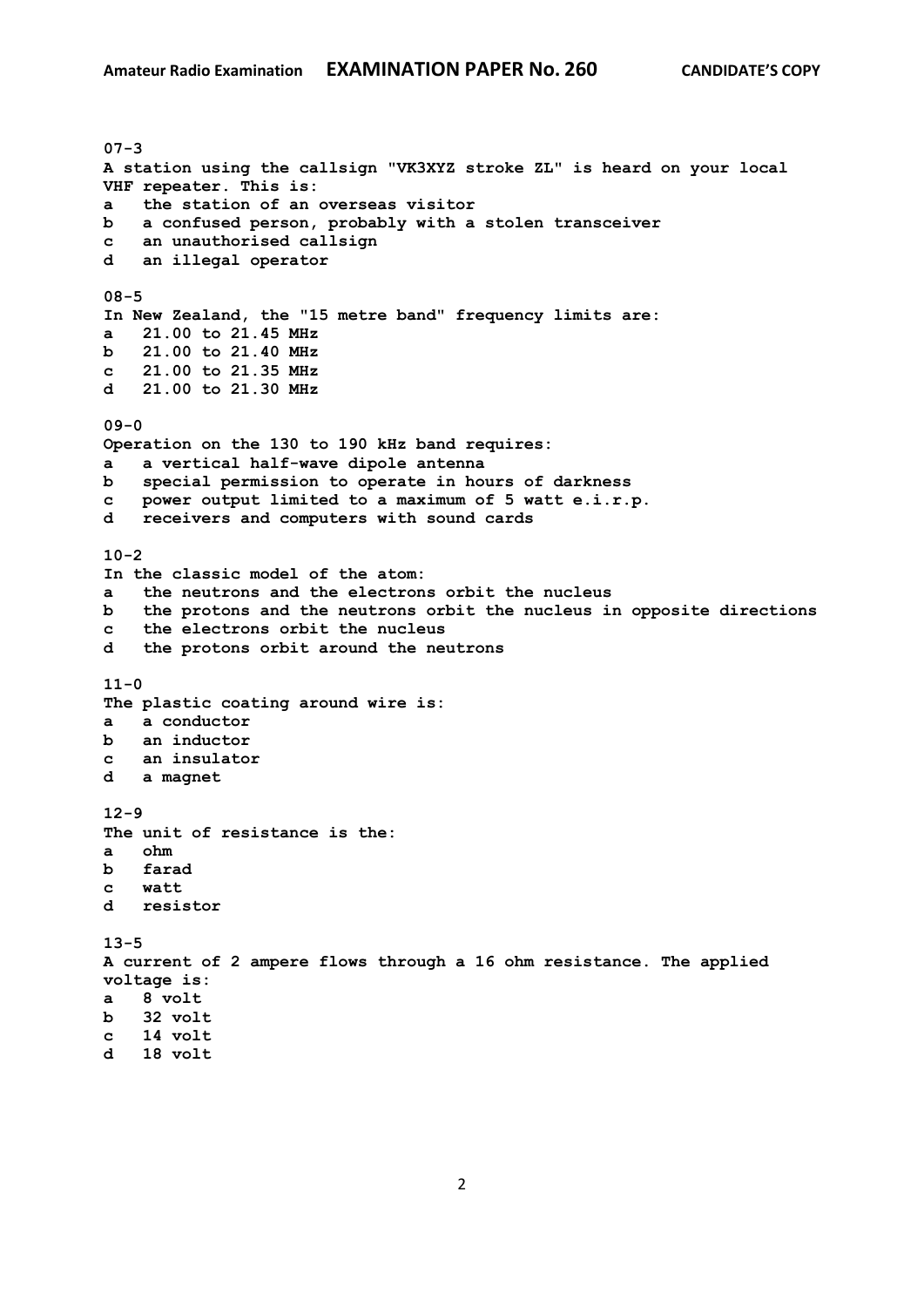**14-7 The ohm is the unit of: a supply voltage b electrical resistance c electrical pressure d current flow 15-8 Two resistors are connected in parallel. One is 75 ohm and the other is 50 ohm. The total resistance of this parallel circuit is: a 10 ohm b 70 ohm c 30 ohm d 40 ohm 16-9 The following resistor combination can most nearly replace a single 150 ohm resistor: a three 47 ohm resistors in series b four 47 ohm resistors in parallel c five 33 ohm resistors in parallel d five 33 ohm resistors in series 17-1 Two resistors are in parallel. Resistor A carries twice the current of resistor B, which means that: a B has half the resistance of A b A has half the resistance of B c the voltage across A is twice that across B d the voltage across B is twice that across B 18-0 A transmitter power amplifier requires 30 mA at 300 volt. The DC input power is: a 300 watt b 9000 watt c 6 watt d 9 watt 19-0 The following two quantities should be multiplied together to find power: a resistance and capacitance b voltage and inductance c voltage and current d inductance and capacitance 20-0 An "alternating current" is so called because: a it reverses direction periodically b its direction of travel can be altered by a switch c its direction of travel is uncertain d it travels through a circuit using alternate paths**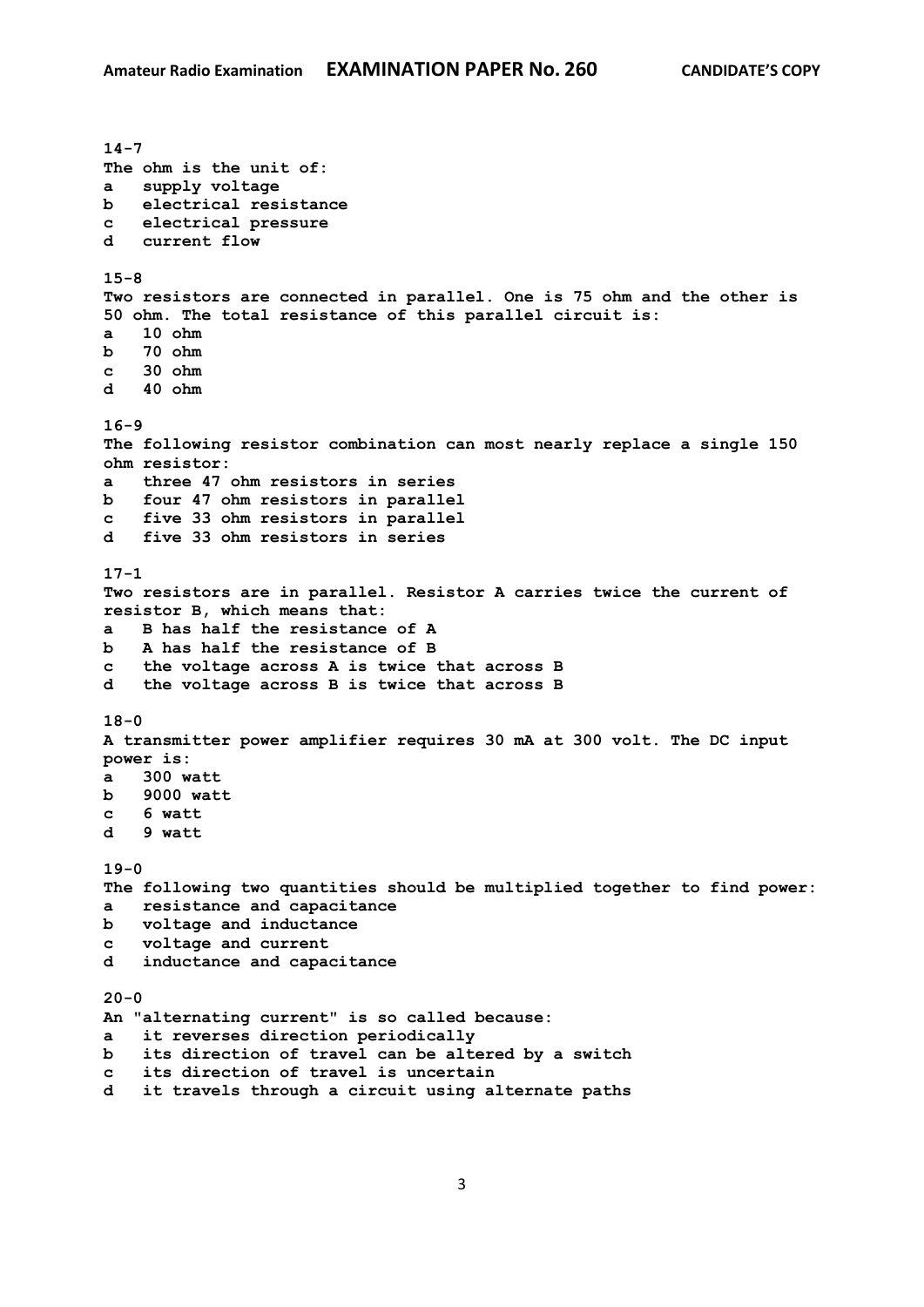**21-4 The material separating the plates of a capacitor is the: a semiconductor b dielectric c resistor d lamination 22-5 An inductor and a capacitor are connected in series. At the resonant frequency, the resulting impedance is: a totally reactive b maximum c minimum d totally inductive 23-5 The purpose of using three wires in the mains power cord and plug on amateur radio equipment is to: a make it inconvenient to use b prevent the plug from being reversed in the wall outlet c prevent short circuits d prevent the chassis from becoming live in case of an internal short to the chassis 24-9 The following material is considered to be a semiconductor: a copper b sulphur c silicon d tantalum 25-0 A varactor diode acts like a variable: a resistance b capacitance c voltage regulator d inductance 26-8 This is usually found on the inside of a thermionic valve: a argon b air c neon d a vacuum 27-5 When measuring the current drawn by a receiver from a power supply, the current meter should be placed: a in parallel with both receiver power supply leads b in parallel with one of the receiver power leads c in series with one of the receiver power leads**

**d in series with both receiver power leads**

4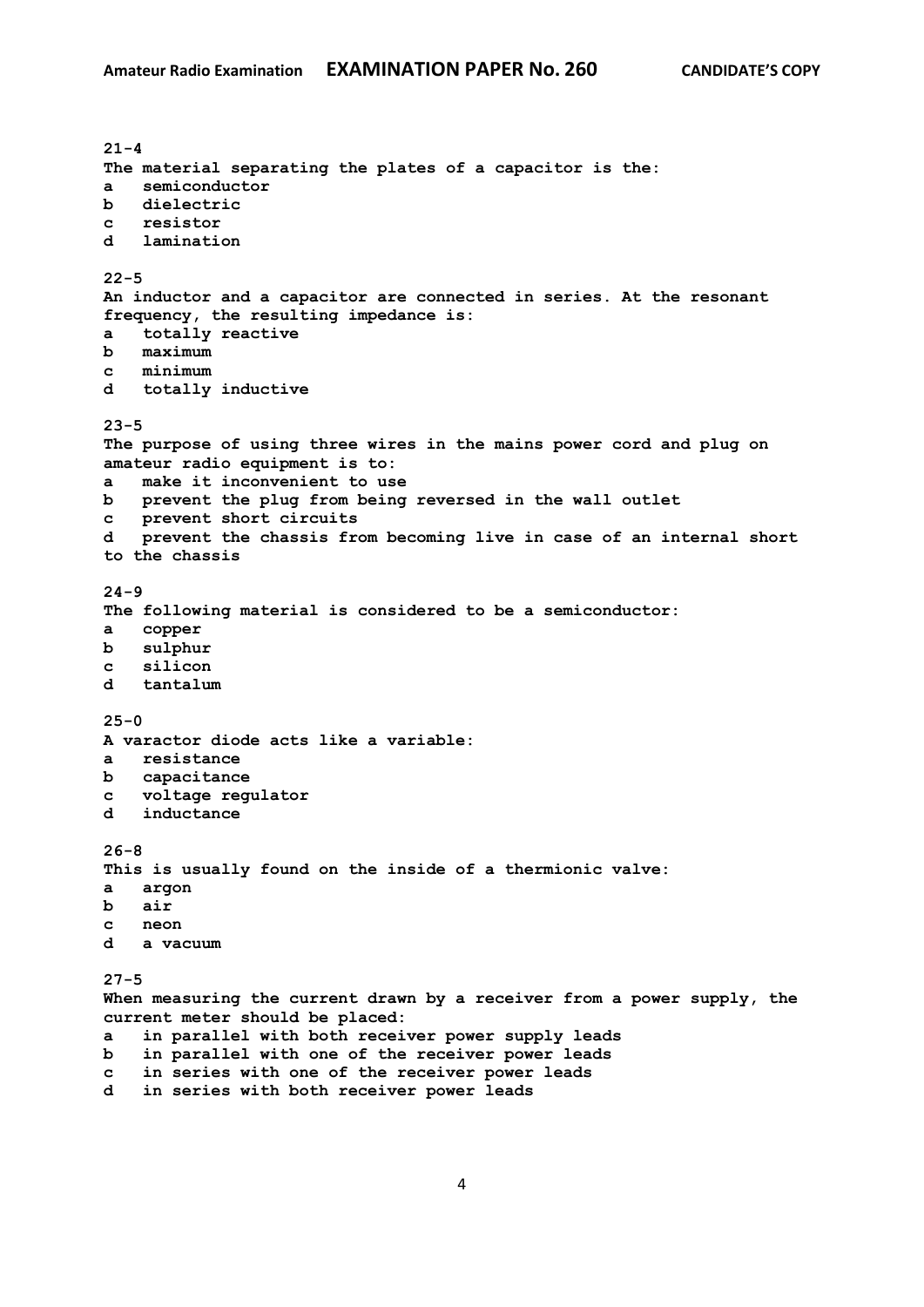**28-3 A transmitter power amplifier has a gain of 20 dB. The ratio of the output power to the input power is: a 10 b 20 c 100 d 40 29-4 In an HF station, the "linear amplifier" is: a an amplifier to remove distortion in signals from the transceiver b an amplifier with all components arranged in-line c a push-pull amplifier to cancel second harmonic distortion d an optional amplifier to be switched in when higher power is required 30-7 In a frequency modulation receiver, this is located between the limiter and the audio frequency amplifier: a the frequency discriminator b the intermediate frequency amplifier c the speaker and/or headphones d the high frequency oscillator 31-7 In a single sideband and CW receiver, the output from this is connected to the product detector: a the mixer b the beat frequency oscillator c the radio frequency amplifier d the audio frequency amplifier 32-3 The figure in a receiver's specifications which indicates its sensitivity is the: a signal plus noise to noise ratio b bandwidth of the IF in kilohertz c audio output in watts d number of RF amplifiers 33-2 An RF amplifier ahead of the mixer stage in a superhet receiver: a enables the receiver to tune a greater frequency range b means no BFO stage is needed c increases the sensitivity of the receiver d makes it possible to receive SSB signals 34-6 A superhet receiver receives an incoming signal of 3540 kHz and the local oscillator produces a signal of 3995 kHz. The IF amplifier is tuned to: a 3540 kHz b 3995 kHz c 7435 kHz d 455 kHz**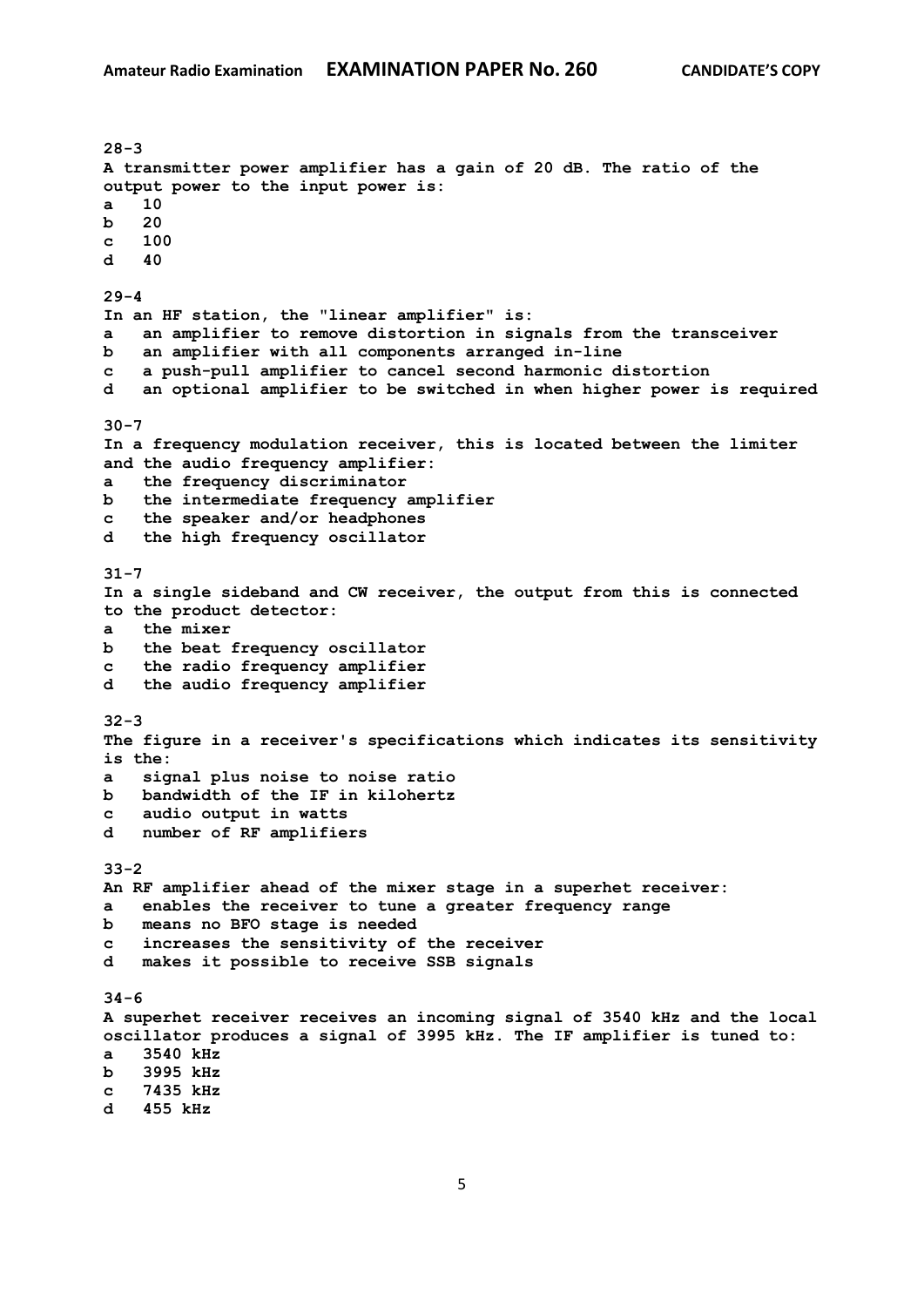**35-8 It is very important that the oscillators contained in a superhet receiver are: a sensitive and selective b stable and sensitive c selective and spectrally pure d stable and spectrally pure 36-5 Front-end selectivity is provided by resonant networks both before and after the RF stage in a superhet receiver. This whole section of the receiver is often referred to as the: a preamble b preselector c preamplifier d pass-selector 37-6 In a frequency modulation transmitter, the power amplifier output is fed to the: a frequency multiplier b microphone c antenna d modulator 38-4 In a single sideband transmitter, this is located between the balanced modulator and the mixer: a radio frequency oscillator b speech amplifier c filter d microphone 39-5 Several stations advise that your FM simplex transmission in the "two metre" band is distorted. The cause might be that: a the transmitter modulation deviation is too high b your antenna is too low c the transmitter has become unsynchronised d your transmitter frequency split is incorrect 40-3 Increased harmonic output may be produced in a transmitter by: a overdriven amplifier stages b a linear amplifier c a low SWR d resonant circuits 41-1 Parasitic oscillations are to be avoided because: a they cause possible interference to other users of the radio frequency spectrum b they do not radiate very far c some cannot be adequately controlled d they do not always follow your modulation**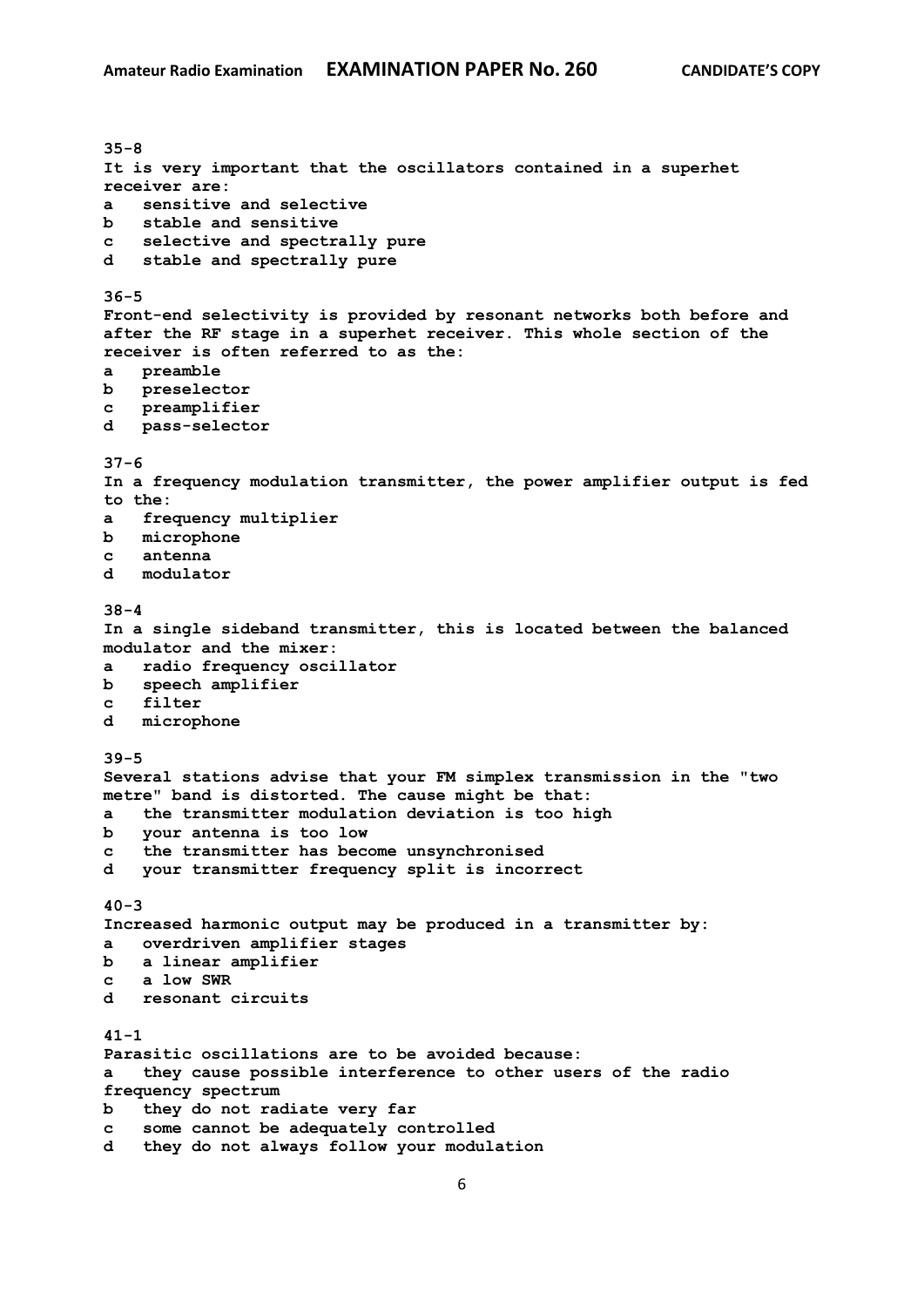**42-9 Electrolytic capacitors are used in power supplies because: a they are tuned to operate at 50 Hz b they can be obtained in larger values than other types c they have very low losses compared to other types d they radiate less RF noise than other types 43-2 A transformer is used in a power supply to: a transform the incoming mains AC voltage to a DC voltage b ensure that any RF radiation cannot get into the power supply c transform the mains AC voltage to a more convenient AC voltage d transform the mains AC waveform into a higher frequency waveform 44-8 Before calling CQ on the HF bands, you should: a request that other operators clear the frequency b request a signal report from any station listening c listen first, then ask if the frequency is in use d use a frequency where many stations are already calling 45-4 The standard frequency offset (split) for 2 metre repeaters in New Zealand is: a plus 600 kHz below 147 MHz, minus 600 kHz on or above 147 MHz b minus 5 MHz below 147 MHz, plus 5 MHz kHz on or above 147 MHz c plus 5 MHz below 147 MHz, minus 5 MHz kHz on or above 147 MHz d plus 600 kHz above 147 MHz, minus 600 kHz on or below 147 MHz 46-4 The "RIT" control on a transceiver: a reduces interference on the transmission b changes the frequency of the transmitter section without affecting the frequency of the receiver section c changes the frequency of the receiver section without affecting the frequency of the transmitter section d changes the transmitting and receiver frequencies by the same amount 47-2 The "Q signal" requesting the other station to send slower Morse code is: a QRL b QRN c QRM d QRS 48-7 An RF transmission line should be matched at the transmitter end to: a prevent frequency drift b transfer maximum power to the antenna c overcome fading of the transmitted signal d ensure that the radiated signal has the intended polarisation**

7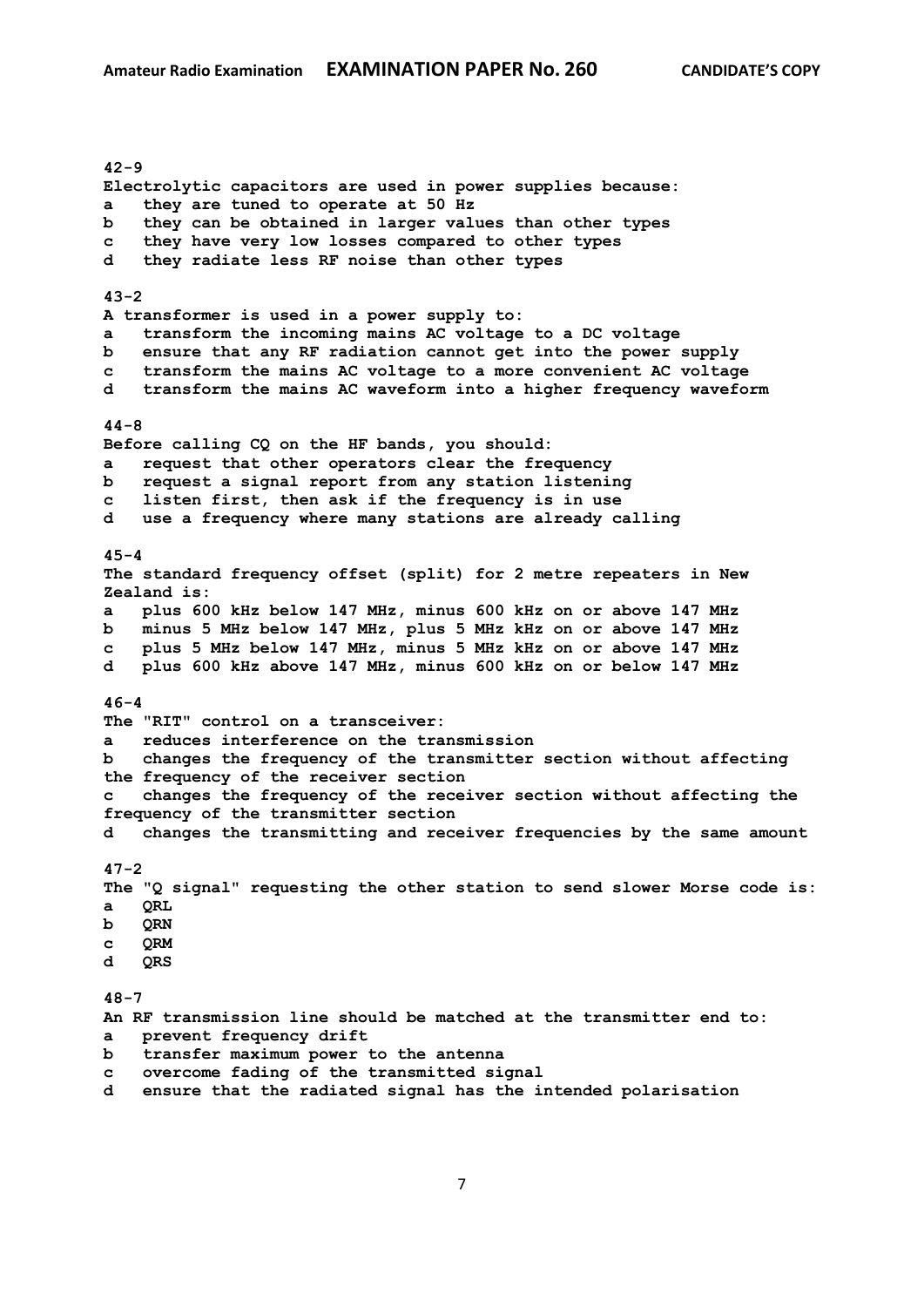**49-5 An instrument to check whether RF power in the transmission line is transferred to the antenna is: a an antenna tuner b a standing wave ratio meter c a dummy load d a keying monitor 50-9 Radio wave polarisation is defined by the orientation of the radiated: a electric field b magnetic field c inductive field d capacitive field 51-6 The effect of adding a series inductance to an antenna is to: a increase the resonant frequency b have no change on the resonant frequency c have little effect d decrease the resonant frequency 52-2 This property of an antenna broadly defines the range of frequencies to which it will be effective: a front-to-back ratio b impedance c bandwidth d polarisation 53-5 The reflector and director(s) in a Yagi antenna are called: a oscillators b parasitic elements c tuning stubs d matching units 54-5 That portion of HF radiation which is directly affected by the surface of the earth is called: a ground wave b local field wave c inverted wave d ionospheric wave 55-8 VHF and UHF bands are frequently used for satellite communication because: a the Doppler frequency change caused by satellite motion is much less than at HF b satellites move too fast for HF waves to follow c waves at these frequencies travel to and from the satellite relatively unaffected by the ionosphere d the Doppler effect would cause HF waves to be shifted into the VHF and UHF bands**